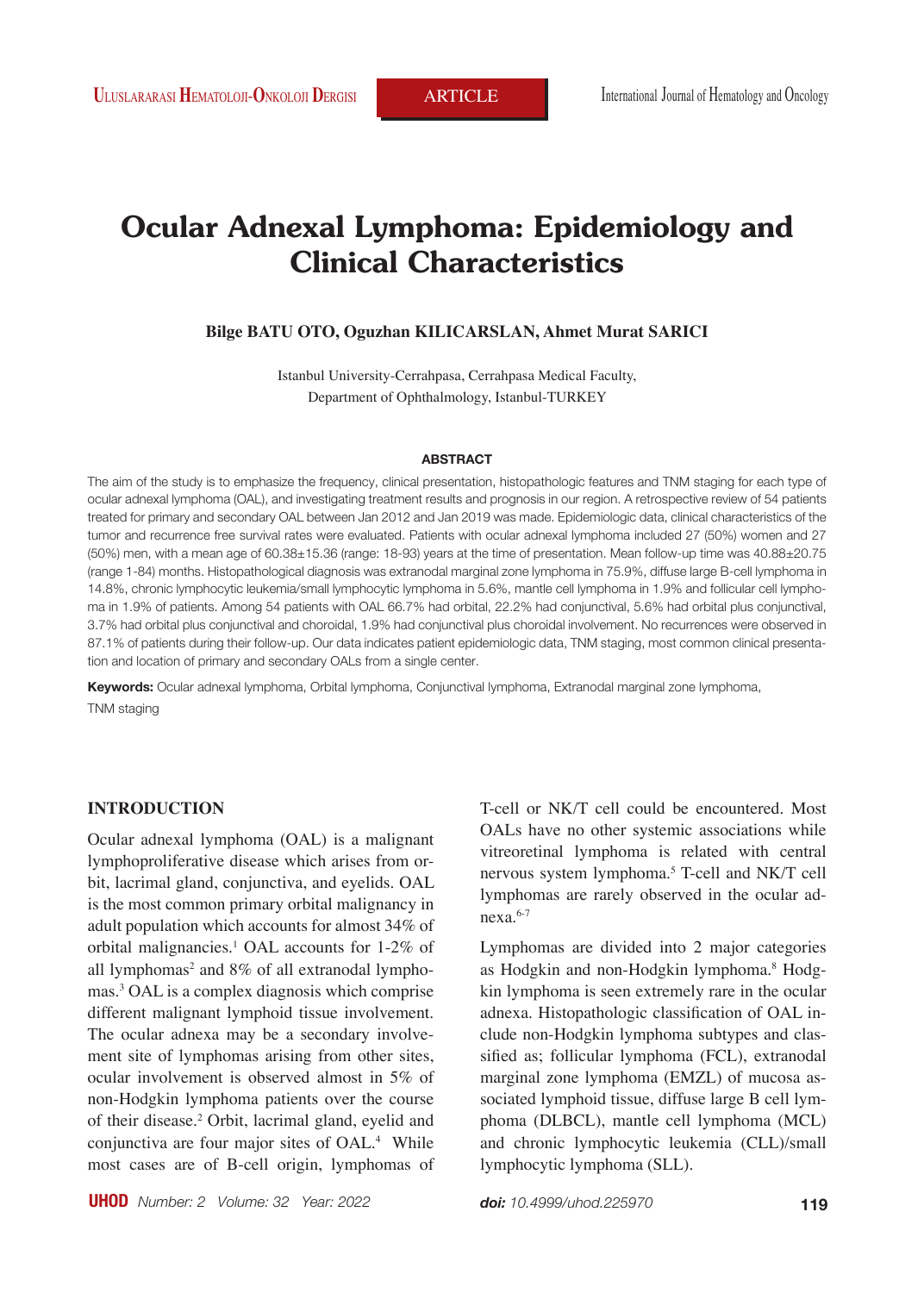Most common histologic type of OAL is EMZL with  $38-100\%$  ratio in different reports.<sup>9</sup> EMZL is also associated with chronic inflammation due to autoimmune diseases and infections. But relation with Chlamidya psittaci in ocular EMZL remain more unclear than gastrointestinal EMZL.<sup>10</sup> Epidemiologic features can cause differences on etiology and clinical aspect in OAL.

Prognosis depends on clinical grading, histopathologic subtype and appropriate treatment for each anatomic type. While radiotherapy (RT) is preferred for particularly solitary orbital lymphoma, chemotherapy with or without RT mostly is preferred for diffuse and metastatic high grade orbital lymphomas.7 Treatment approach for conjunctival lymphoma is partly similar. T-cell subtype of OAL is extremely rare and associated with poor prognosis.

We present in this study, clinical and epidemiologic characteristics of OAL in a single ocular oncology clinic. Aim of the study is to emphasize the frequency, clinical presentation, and histopathologic features for each type of OAL and investigating treatment results and prognosis in our region.

# **PATIENTS and METHODS**

# *Data Collection*

The medical records of 54 ocular adnexal lymphoma patients treated in our ocular oncology clinic between Jan 2012 and Jan 2019 were retrospectively analyzed. Patients diagnosed with ocular adnexal lymphoma were included in the study. Patients with primary intraocular lymphoma and lesions involving the skin of eyelids were excluded. The study was conducted according to the tenets of the Declaration of Helsinki and ethical approval was obtained from the institutional ethics committee.

Patient files were retrospectively scanned, and data collection was made. All patients had undergone complete staging work-up at presentation. Data collected included the age at the onset of disease, gender, laterality of disease, clinical manifestation, anatomic location of ocular adnexal lymphoma, tissue type involved, histopathological diagnosis, TNM staging of OAL and type of therapy. For patients who did not have a recent TNM staging in medical records, TNM staging was made according to American Joint Committee on Cancer TNM-based staging system<sup>4,11</sup> by the same clinician. Clinical course of disease was interpreted, any complications occurred during follow-up or treatment period were recorded. Presence of systemic lymphoma, recurrence, metastasis or death were recorded.

All patients had a histopathologically proven diagnosis of OAL. Histopathological diagnosis of specimens included EZML, DLBCL, CLL/ SLL, FCL and MCL.

Tissues involved were classified as orbit, conjunctiva, and choroid. Patients with multiple sites involved were classified as conjunctiva plus orbit, choroid plus conjunctiva, conjunctiva plus orbit and choroid.

Initial symptoms at the time of presentation were recorded. Presence of proptosis, ptosis, diplopia, conjunctival hyperemia, ocular pain, decreased visual acuity at the time of onset were noted.

Patients had received external beam radiotherapy, systemic chemotherapy or a combination of these depending on the initial diagnosis and response of tumor to the treatment. Type of treatment was noted for each type of lymphoma. Presence of recurrence, metastasis and death were interpreted at the end of follow-up period.

Ethical Approval was approved by Cerrahpasa Faculty of Medicine Clinical Research Ethical Committee (09/07/2020-86676).

# **Statistical Analysis**

Descriptive statistics were expressed as mean and standard deviation (SD) in normally distributed quantitative data. Normal distribution was evaluated with Shapiro Wilk test. SPSS (version: 21.0) was used for the statistical analysis.

# **RESULTS**

A total of 54 patients were included in the study. Patients with ocular adnexal lymphoma included 27 (50%) women and 27 (50%) men, with a mean age of 60.38±15.36 (range 18-93) years at the time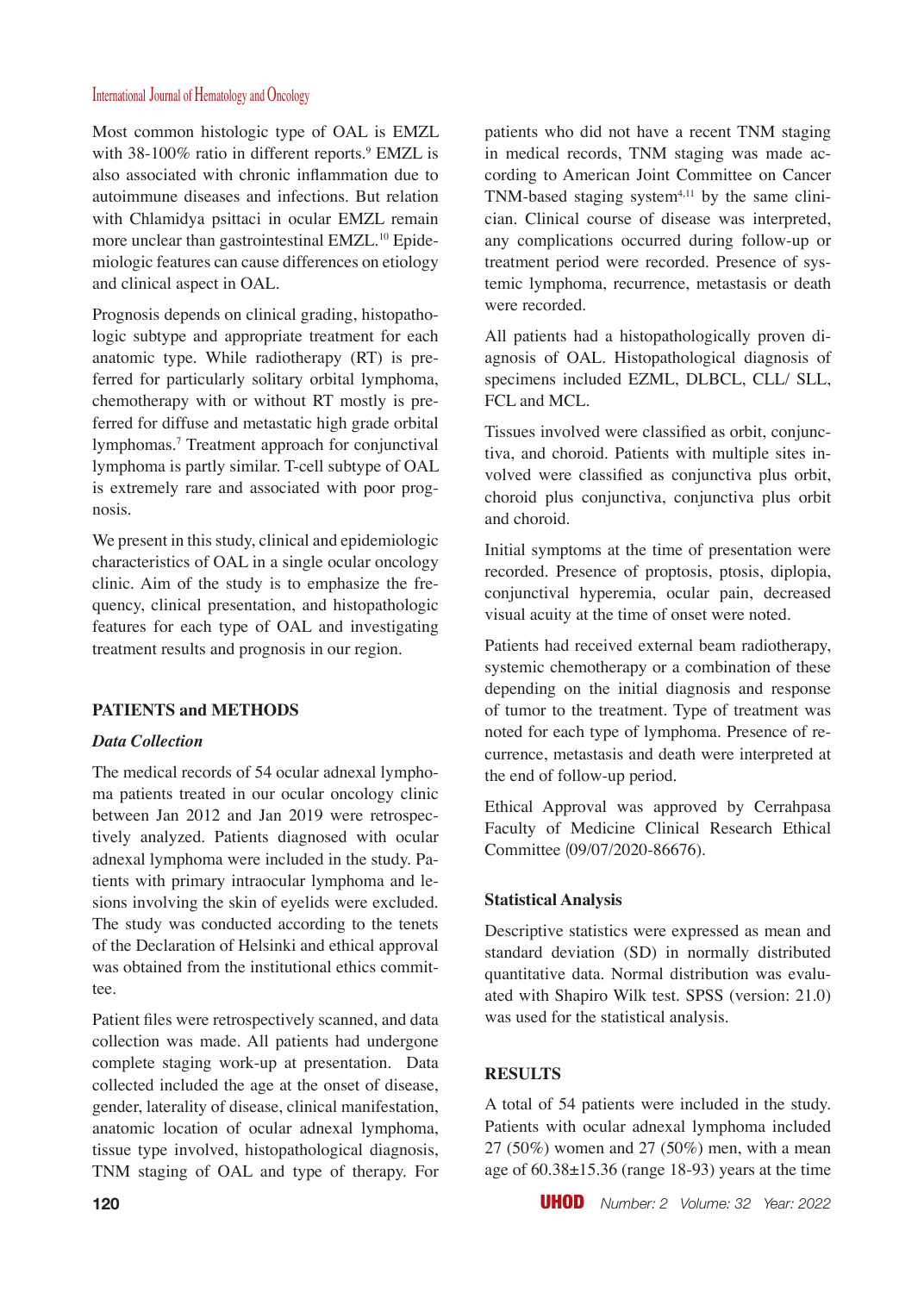| <b>Table 1.</b> Histopathological diagnosis of OAL and its frequency among groups |                   |                              |               |  |  |
|-----------------------------------------------------------------------------------|-------------------|------------------------------|---------------|--|--|
|                                                                                   | Frequency $n$ (%) | <b>Primary/Secondary OAL</b> | Female / Male |  |  |
| Extranodal marginal zone lymphoma                                                 | 41 (75.9)         | 37/4                         | 22/19         |  |  |
| Diffuse large B cell lymphoma                                                     | 8(14.8)           | 5/3                          | 2/6           |  |  |
| Mantle cell lymphoma                                                              | 1(1.9)            | 1/0                          | 0/1           |  |  |
| Follicular cell lymphoma                                                          | 1(1.9)            | 0/1                          | 1/0           |  |  |
| <b>CLL/SLL</b>                                                                    | 3(5.6)            | O/3                          | 2/1           |  |  |
| Total                                                                             | 54                | 43/11                        | 27/27         |  |  |

| <b>Table 2.</b> TNM staging of primary OALs |            |  |  |
|---------------------------------------------|------------|--|--|
| <b>TNM</b> stage<br>Number of patients (%)  |            |  |  |
| T <sub>1</sub> a                            | $4(7.4\%)$ |  |  |
| T <sub>1</sub> b                            | 7 (13%)    |  |  |
| T1c                                         | $1(1.9\%)$ |  |  |
| T2a                                         | 14 (25.9%) |  |  |
| T <sub>2</sub> aN <sub>1</sub>              | $1(1.9\%)$ |  |  |
| T <sub>2</sub> b                            | 13 (24.1%) |  |  |
| T <sub>3</sub> c                            | $3(5.6\%)$ |  |  |
| Total                                       | 43 (100%)  |  |  |

of presentation. The mean age for women and men patients were 56.77±17.20 and 64.0± 12.57, respectively.

Mean follow-up time was  $40.88\pm20.75$  (range 1-84) months. Eleven (20.4%) patients had bilateral and 43 (79.6%) had unilateral involvement. In patients with unilateral disease 23 (53.48%) had the right eye and 20 (46.51%) had the left eye involved.

One patient diagnosed with diffuse large B-cell lymphoma, had a history of asbestos exposure.

*Histopathological Diagnosis and Tissues Involved:* 

Forty-three (79.6%) patients had primary OAL, whereas 11 (20.4%) patients had ocular involvement of systemic lymphoma. All patients had incisional or excisional biopsy for histopathological verification of OAL prior to treatment. Pathological diagnosis information was obtained from patient files. Fourty one (75.9%) patients had EZML, 8 (14.8%) patients were diagnosed with DLBCL, 1 (1.9%) had MCL, 1 (1.9%) had FCL and 3 (5.6%) had CLL/SLL diagnosis (Table 1). Three patients had orbital involvement of chronic lymphocytic leukemia. Three of 4 patients diagnosed with sys-

| <b>Table 3.</b> Tissue types involved |  |  |  |  |
|---------------------------------------|--|--|--|--|
| Number (%)                            |  |  |  |  |
| 36 (66.7)                             |  |  |  |  |
| 12 (22.2)                             |  |  |  |  |
| 2(3.7)                                |  |  |  |  |
| 3(5.6)                                |  |  |  |  |
| 1(1.9)                                |  |  |  |  |
|                                       |  |  |  |  |

temic Non-Hodgkin lymphoma had orbital and 1 patient had conjunctival involvement. 1 patient had orbital involvement due to central nervous system diffuse large B cell lymphoma and 1 patient had orbital involvement of splenic marginal zone lymphoma. 2 patients had orbital invasion of maxillary sinus diffuse large B cell lymphoma (Table 1).

The TNM staging of primary OALs is given in Table 2. Among 54 patients with OAL 36 (66.7%) had orbital,  $12 (22.2\%)$  had conjunctival,  $2 (3.7\%)$ had orbital plus conjunctival and choroidal, 3 (5.6%) had orbital plus conjunctival, 1(1.9%) had conjunctival plus choroidal involvement. Tissue types involved are shown in Table 3 and 5.

| <b>Table 4.</b> Frequency of symptoms at presentation |            |  |  |  |
|-------------------------------------------------------|------------|--|--|--|
| Frequency n (%)<br>Symptoms at presentation           |            |  |  |  |
| Mass lesion of the eyelid                             | 24 (44.4%) |  |  |  |
| Proptosis                                             | 19 (35.1%) |  |  |  |
| <b>Redness</b>                                        | 12 (22.2%) |  |  |  |
| <b>Dyplopia</b>                                       | $5(9.2\%)$ |  |  |  |
| Ptosis                                                | 3(5.5%)    |  |  |  |
| Decreased visual acuity                               | 2(3.7%)    |  |  |  |
| Ocular pain                                           | $1(1.8\%)$ |  |  |  |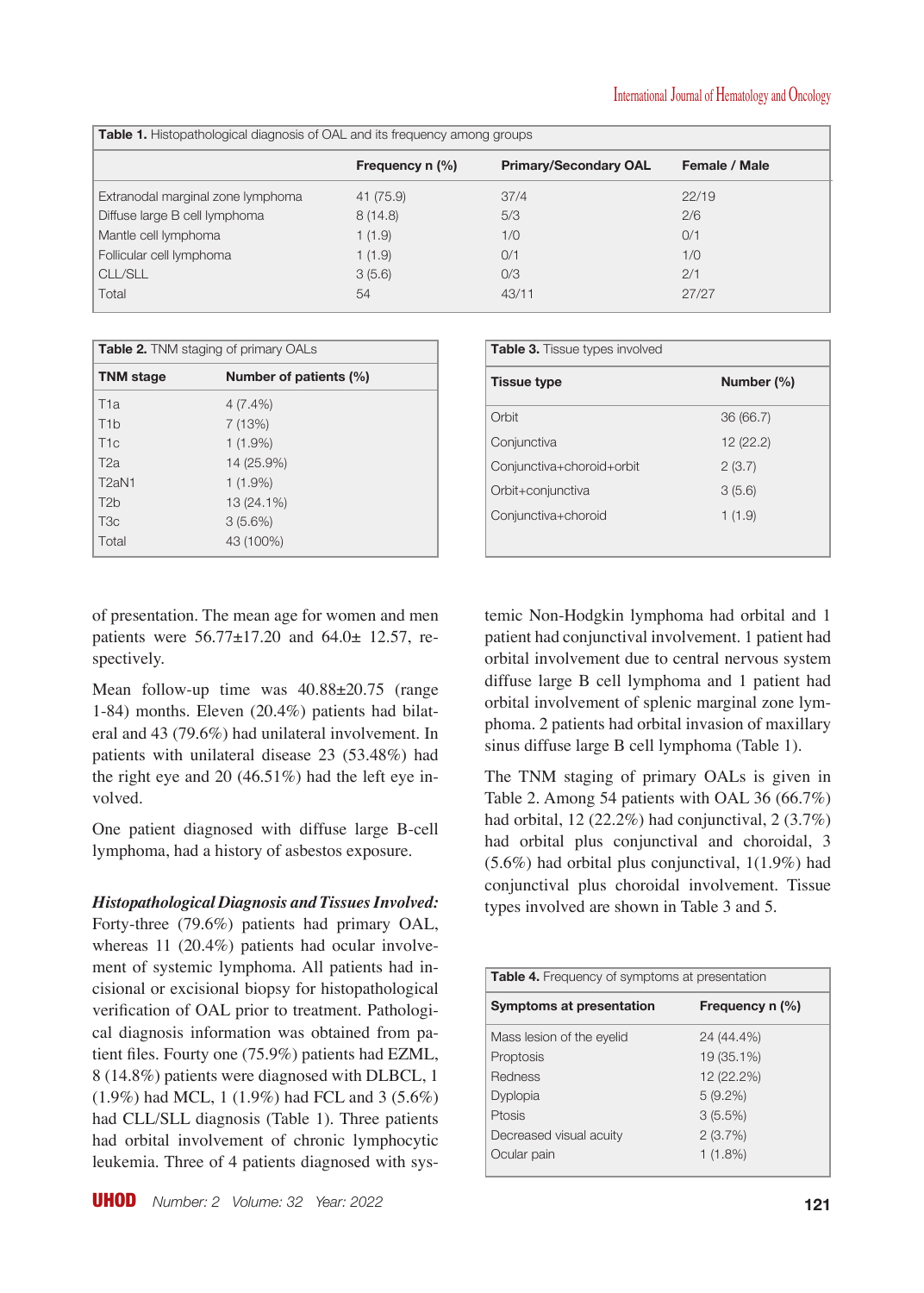|                | Orbit | Conjunctiva | Orbit+Choroid+ | Orbit+      | Conjunctiva+     | <b>Total</b> |
|----------------|-------|-------------|----------------|-------------|------------------|--------------|
|                |       |             | Conjunctiva    | Conjunctiva | <b>Choroid</b>   |              |
| Subtype        |       |             |                |             |                  |              |
| <b>EZML</b>    | 23    | 12          | 2              | 3           |                  | 41           |
| <b>DLBCL</b>   | 8     | $\Omega$    |                | $\Omega$    | $\left( \right)$ | 8            |
| <b>MCL</b>     |       | $\Omega$    |                | 0           | 0                |              |
| <b>FCL</b>     |       | $\Omega$    |                | 0           | 0                |              |
| <b>CLL/SLL</b> | 3     | $\Omega$    |                | 0           | Ω                | 3            |
| Total          | 36    | 12          | $\overline{2}$ | 3           |                  | 54           |

*Symptoms:* The most common symptoms at presentation were eyelid tumor, proptosis, and hyperemia, respectively. Patients also reported ptosis, diplopia, decreased visual acuity, redness and ocular pain. Table 4 shows the prevalence of symptoms at presentation.

*Treatment, complications, and outcome:* Patients were treated according to disease extent and histopathological subtype. Thirty patients received EBRT and 5 patients received a combination of EBRT and chemotherapy. Seven patients received chemotherapy, solely. Chemotherapy regimen consisted of CHOP (cyclophosphamide, doxorubicin, vincristine and prednisone), rituximab was added to standard chemotherapy regimen in 2 patients. Total excision was performed in 9 patients, local rituximab was given as an adjuvant therapy in 3 of these patients. 3 patients were observed without treatment after incisional diagnostic biopsy (Table 6).

Recurrences were observed in 7 patients (12.9%) after initial treatment. Histopathological diagnosis were EZML in 3 patients, DLBCL in 3 patients and CLL/SLL in 1 patient. In 2 patients who were diagnosed with EZML recurrences were treated with additional radiotherapy and 1 patient was treated with local cryotherapy. Recurrences in 2 patients with DLBCL which were secondary OALs, were treated with chemotherapy. One patient with recurrent primary DLBCL was treated with radiotherapy. The patient diagnosed with CLL/SLL received additional chemotherapy for the treatment of recurrence (Table 7).

|                     | <b>EZML</b><br>n/(%) | <b>DLBCL</b><br>n/(%) | <b>MCL</b><br>n/(%) | <b>FCL</b><br>n/(%) | <b>CLL/SLL</b><br>n/(%) |
|---------------------|----------------------|-----------------------|---------------------|---------------------|-------------------------|
| <b>EBRT</b>         | 26(48.1)             | 4(7.4)                | $\overline{a}$      |                     |                         |
| EBRT+CT             | 1(1.8)               | 3(5.5)                |                     |                     | 1(1.9)                  |
| <b>CT</b>           | 4(7.4)               | 0                     | $\qquad \qquad$     | 1(1.9)              | 2(3.8)                  |
| Total excision      | 4(7.4)               | 1(1.9)                | 1(1.9)              |                     |                         |
| Total excision+Rtx  | 3(5.5)               | 0                     |                     |                     |                         |
| Observation         | 3(5.5)               | 0                     | $\overline{a}$      |                     |                         |
| Total               | 41 (75.9)            | 8(14.8)               | 1(1.9)              | 1(1.9)              | 3(5.5)                  |
|                     | <b>EZML</b>          | <b>DLBCL</b>          | <b>MCL</b>          | <b>FCL</b>          | <b>CLL/SLL</b>          |
| Mean follow-up time | $41.85 \pm 21.38$    | $36.13 \pm 22.64$     | 48                  | 60                  | $32.0 \pm 6.92$         |
| (range)             | $(1 - 84)$           | $(3 - 60)$            |                     |                     | $(24 - 36)$             |

*EBRT: external beam radiotherapy, CT: chemotherapy, Rtx: rituximab (administered locally), N: number*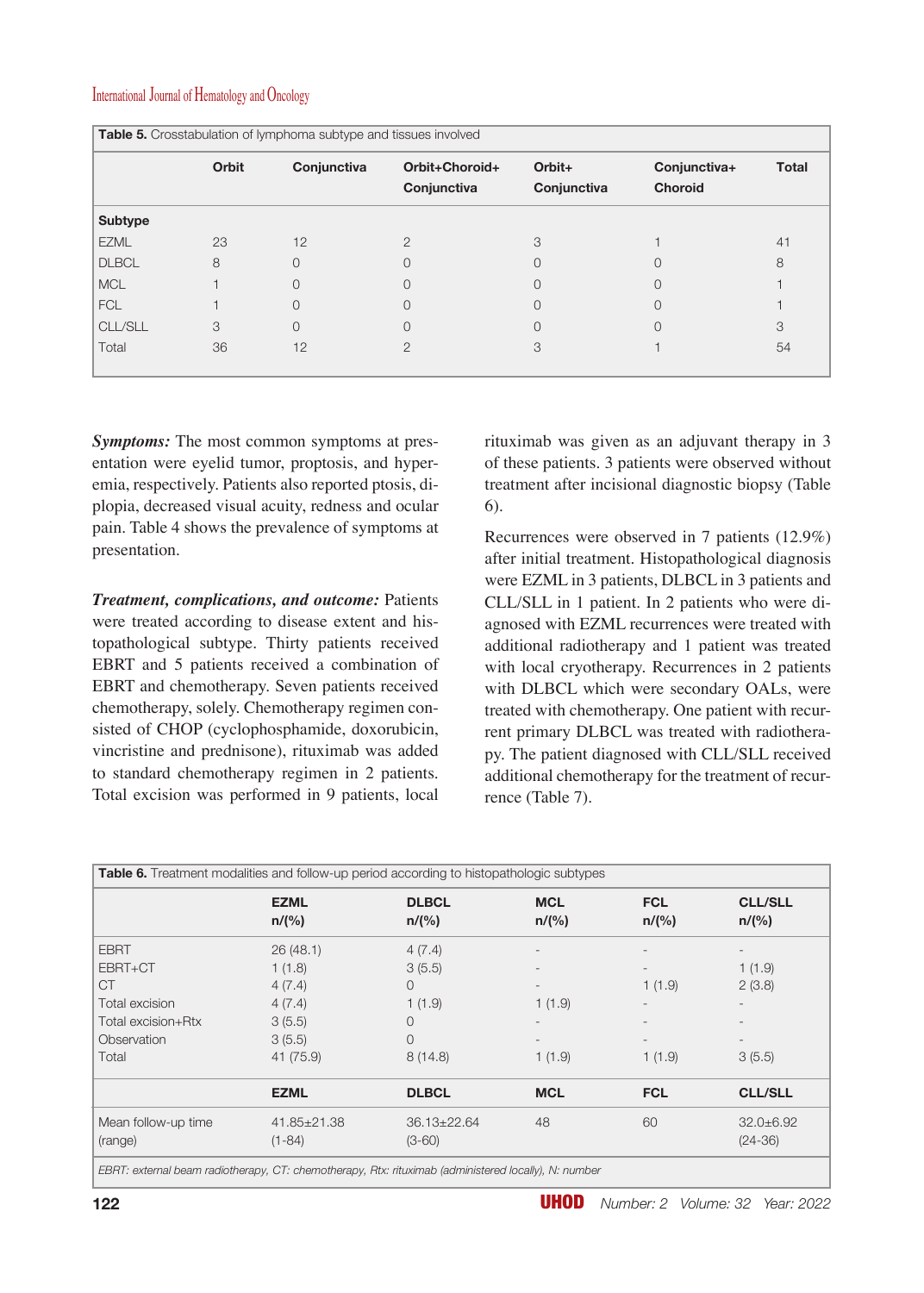| <b>Table 7.</b> Treatments applied for recurrences and follow-up period for each histopathologic subtype |                                                    |                                                     |                                                       |  |
|----------------------------------------------------------------------------------------------------------|----------------------------------------------------|-----------------------------------------------------|-------------------------------------------------------|--|
|                                                                                                          | <b>EZML</b> (follow-up period<br>for each patient) | <b>DLBCL</b> (follow-up period<br>for each patient) | <b>CLL/SLL (follow-up period</b><br>for each patient) |  |
| Radiotherapy                                                                                             | 2 (51, 60 months)                                  | 1 (24 months)                                       |                                                       |  |
| Criyotherapy                                                                                             | 1 (49 months)                                      |                                                     |                                                       |  |
| Chemotherapy                                                                                             |                                                    | 2 (6, 40 months)                                    | 1 (36 months)                                         |  |
| Total                                                                                                    | 3                                                  | 3                                                   |                                                       |  |

One patient who received EBRT for bilateral conjunctival marginal zone lymphoma developed radiation retinopathy which was treated with intravitreal anti-VEGF.

Distant metastasis or death due to uncontrolled tumor were not observed in any of the patients during the entire follow-up period. Only 2 patients with EZML passed away as a result of other health conditions.

# **DISCUSSION**

The present study group consisted of 54 patients with B-cell origin OALs from a single center. Patients were mostly of advanced age with equal gender distribution. The median age reported in previous studies were between 64 and 70 years.<sup>12-16</sup> The overall mean age was  $60.38 \pm 15.36$  years in our study, which confirms the previous studies. The mean age at presentation was slightly lower in women compared to men  $(56.77 \pm 17.20)$  versus 64±12.57). Both genders were equally affected in our study as in previous studies.<sup>13-17</sup>

Patients may present with various symptoms depending on the location of the lesion. The most common symptom in our series was mass lesion of the eyelid followed by proptosis and redness. Ptosis, diplopia, decreased visual acuity and ocular pain were less common.

Previously, bilateral involvement in patients with ophthalmic and intraocular non-Hodgkin lymphoma was reported between 10% and 20%.7,12,16 Bilaterality in our case series was 20.4%. Distribution of histopathological subtypes among case series is the possible reason for this difference.

Meunier et al. reported that, the most common sites involved were the orbit (50%) and conjunctiva  $(38\%)$ .<sup>12</sup> In our case series, we observed that the most common site of involvement was the orbit followed by conjunctiva with a rate of 66.7% and 22.2%, respectively.

The most common B cell lymphoma is reported to be EZML followed by DLBCL or FCL.<sup>14,18,19</sup> A review by Olsen et al. in 2019, reported a total case of 2,211 of orbital lymphoma. In this review the most common B-cell lymphoma was reported to be EZML (59%), followed by DLBCL (23%), FCL  $(9\%)$  and MCL  $(5\%)$  respectively.<sup>7</sup> In our study the most common OAL was EZML with rate of 75.9% followed by DLBCL with a rate of 14.8%. The data is consistent with the literature with a relatively higher rate of EZML compared to other studies. The higher rate of EZML is possibly due to relatively small number of study group.

Primary OALs are limited to ocular adnexa and have no evidence of concurrent or prior history of systemic involvement whereas secondary OALs have a biopsy proven prior history or concurrent diagnosis of a systemic disease.7 The frequency of primary and secondary OAL is reported as 73% and 27% respectively.7 Our data is consistent with previous studies, with a ratio of 79.6% and 20.3% for primary and secondary lymphoma, respectively. Two patients diagnosed with secondary DLBCL had direct local invasion of the orbit from maxillary sinus. All ocular adnexal CLL/SLL patients had secondary disease. A large percentage of DLBCL (37.5%) were secondary, whereas EZML (10.8%) was often observed as a primary lymphoma.

Two cases of secondary splenic marginal zone lymphoma of the orbit were described previously.14 The patient with secondary splenic marginal zone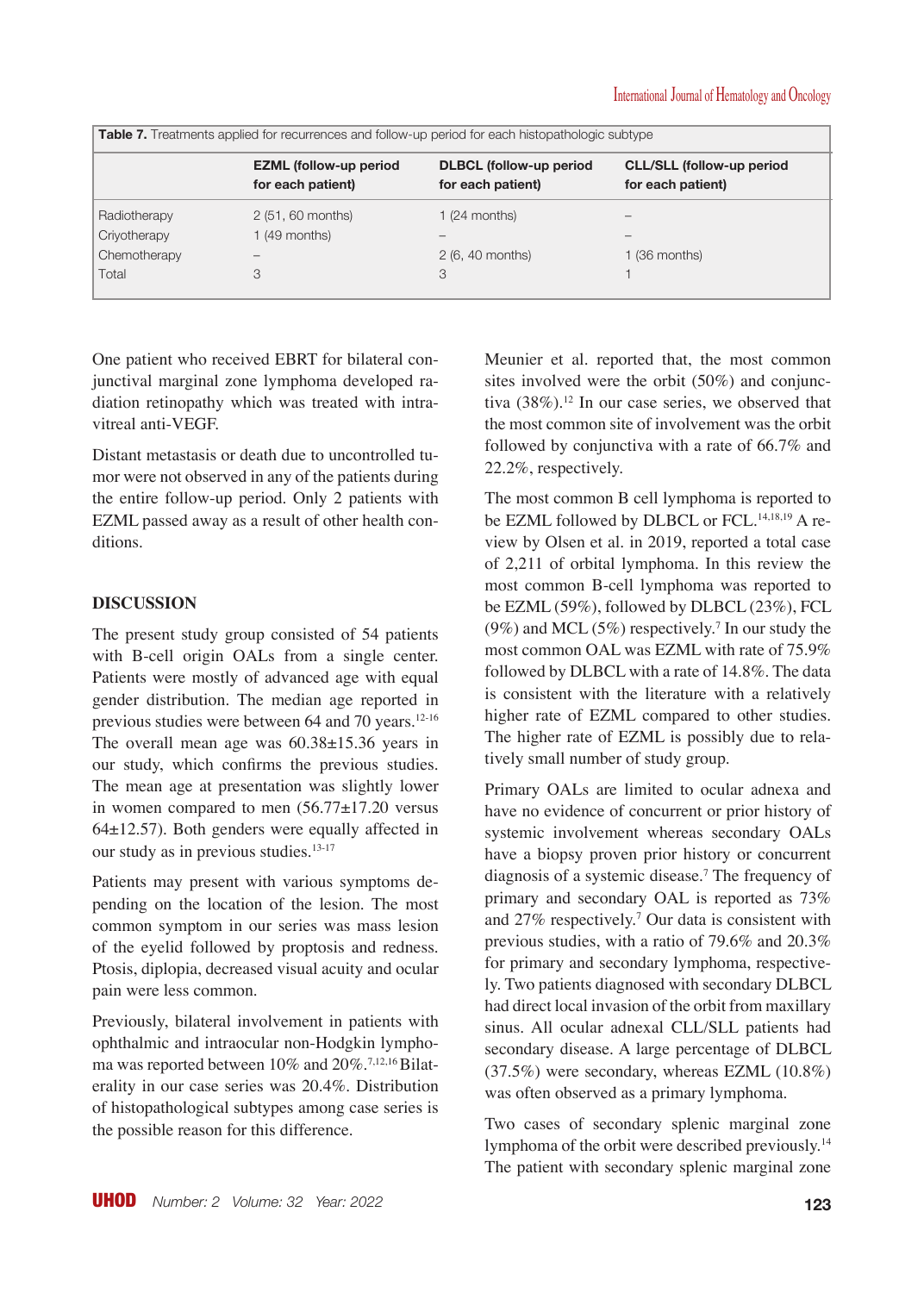| <b>Table 7.</b> Treatments applied for recurrences and follow-up period for each histopathologic subtype |                                                    |                                                     |                                                       |  |
|----------------------------------------------------------------------------------------------------------|----------------------------------------------------|-----------------------------------------------------|-------------------------------------------------------|--|
|                                                                                                          | <b>EZML</b> (follow-up period<br>for each patient) | <b>DLBCL</b> (follow-up period<br>for each patient) | <b>CLL/SLL (follow-up period</b><br>for each patient) |  |
| Radiotherapy                                                                                             | $2(51, 60 \text{ mo})$                             | 1 $(24 \text{ mo})$                                 | $\overline{\phantom{a}}$                              |  |
| Criyotherapy                                                                                             | $1(49 \text{ mo})$                                 | $\overline{\phantom{a}}$                            | $\overline{\phantom{a}}$                              |  |
| Chemotherapy                                                                                             | $\overline{\phantom{a}}$                           | $2(6, 40 \text{ mo})$                               | 1 (36 mo)                                             |  |
| Total                                                                                                    | 3                                                  | 3                                                   |                                                       |  |

lymphoma was a 75-year-old female in our study. The patient had a history of splenectomy and a pathologically verified diagnosis of splenic marginal zone lymphoma 10 months before the presentation of the orbital disease. The ocular adnexal lesion was located in the superior orbit and was treated with EBRT, no recurrences were observed during the 46 months follow-up period.

Patient tailored treatment constitutes importance in the management of OALs. Each OAL is treated depending on the special features of tumor.<sup>20</sup> EZML is an indolent form of lymphoma and the primary treatment for EZML consists of EBRT.21-23 In our study majority of patients (48.1%) with EZML also received EBRT solely. According to the characteristics of tumor, the patients were treated with a variable spectrum from follow-up alone after diagnostic biopsy to chemotherapy combined with EBRT. DLBCL requires a more intense therapy. EBRT alone or in combination with chemotherapy was the preferred type of treatments for DLBCL in our study.

Recurrence free survival was reported between 64% and 85% in previous studies.12,13,24 In our study, no recurrences were observed in 87.1% of patients during their follow-up. The overall recurrence rate was 12.9% among all the histopathological subtypes. Recurrences were more common in patients with DLBCL compared to other subtypes. Recurrence rates were 37.5%, 33.3% and 7.3% for DLBCL, CLL/SLL and EZML, respectively. Recurrences commonly occurred in stage T4 and T2 patients in our study (2 patients had stage T4 and 4 patients had stage T2 OAL), only 1 patient had stage T1 OAL. Recurrences were treated depending on the disease characteristics. Recurrences of EZML were treated with radiotherapy or local criyotherapy, whereas chemotherapy was applied for the recurrences of DLBCL and CLL/SLL.

The limitations of the present study include relatively short period of follow-up. Due to the nature of disease course, OALs differ in histopathological subtypes and disease extent which causes a disparity among patient group. Treatment options also differ according to patient and disease specifics.

In conclusion, considering the rarity of OAL, our study included a relatively large number of patients in a single center with a mean follow-up period of 40 months. Our study confirmed the fundamental characteristics of OAL's as reported in the literature.

#### **REFERENCES**

- 1. Shields JA, Shields CL, Scartozzi R. Survey of 1264 patients with orbital tumors and simulating lesions: The 2002 Montgomery Lecture, part 1. Ophthalmology 111: 997-1008, 2004.
- 2. Bairey O, Kremer I, Rakowsky E, et al. Orbital and adnexal involvement in systemic non-Hodgkin's lymphoma. Cancer 73: 2395-2399, 1994.
- 3. Freeman C, Berg JW, Cutler SJ. Occurrence and prognosis of extranodal lymphomas. Cancer 29: 252-260, 1972.
- 4. Coupland SE, White VA, Rootman J, et al. A TNM-based clinical staging system of ocular adnexal lymphomas. Arch Pathol Lab Med 133: 1262-1267, 2009.
- 5. Coupland SE, Damato B. Understanding intraocular lymphomas. Clin Exp Ophthalmol 36: 564-578, 2008.
- 6. Jiménez-Pérez JC, Yoon MK. Natural Killer T-Cell Lymphoma of the orbit: an evidence-based approach. Semin Ophthalmol 32: 116-124, 2017.
- 7. Olsen TG, Heegaard S. Orbital lymphoma. Surv Ophthalmol 64: 45-66, 2019.